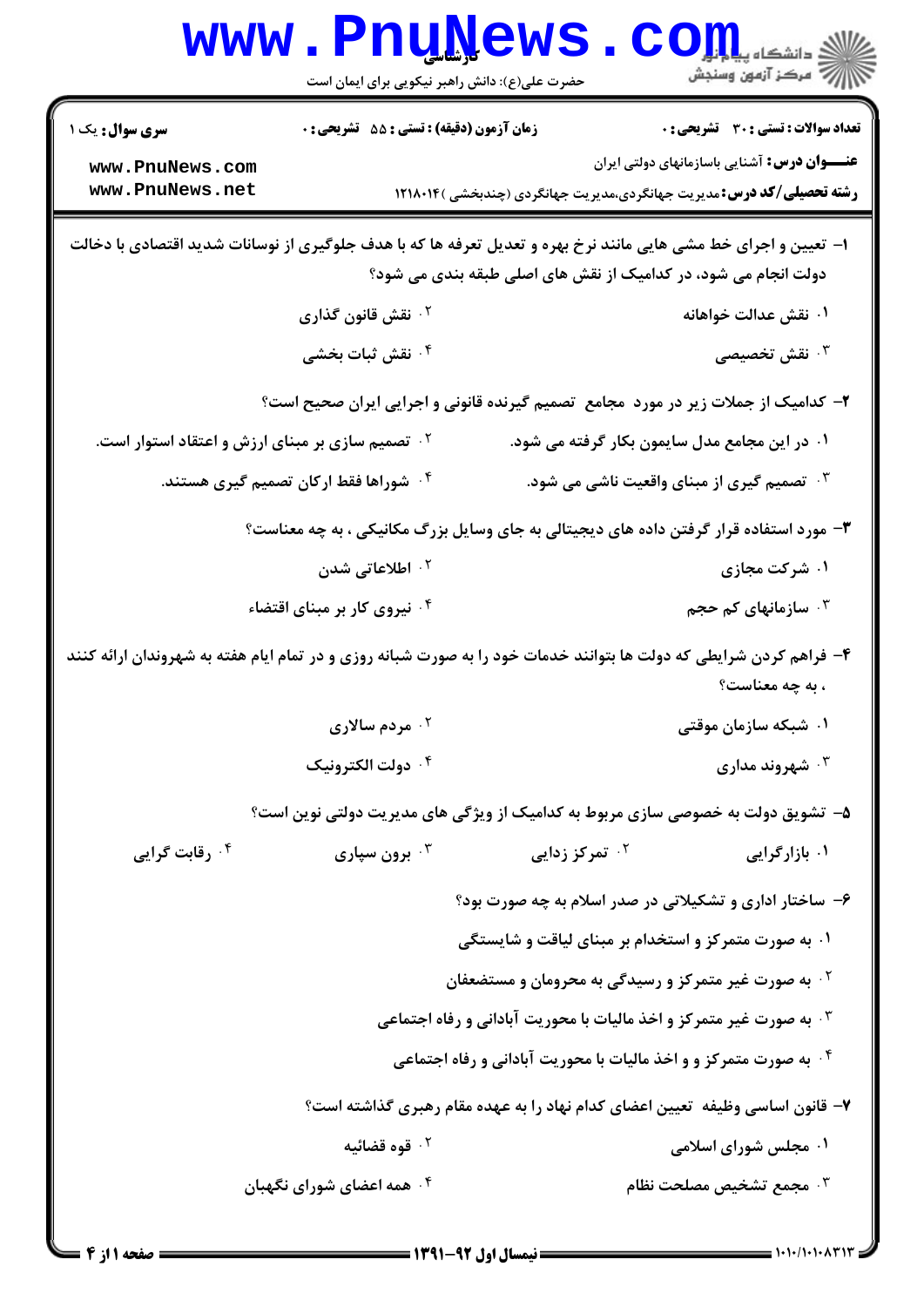|                                                                  | www.PnuNews<br>حضرت علی(ع): دانش راهبر نیکویی برای ایمان است                                        | الادانشگاه پیاوران<br>الا مرکز آزمون وسنجش                                                                                          |  |  |  |
|------------------------------------------------------------------|-----------------------------------------------------------------------------------------------------|-------------------------------------------------------------------------------------------------------------------------------------|--|--|--|
| <b>سری سوال : ۱ یک</b>                                           | زمان آزمون (دقیقه) : تستی : 55 تشریحی : 0                                                           | <b>تعداد سوالات : تستی : 30 ٪ تشریحی : 0</b>                                                                                        |  |  |  |
| www.PnuNews.com<br>www.PnuNews.net                               |                                                                                                     | <b>عنـــوان درس:</b> آشنایی باسازمانهای دولتی ایران<br><b>رشته تحصیلی/کد درس:</b> مدیریت جهانگردی،مدیریت جهانگردی (چندبخشی )۱۲۱۸۰۱۴ |  |  |  |
|                                                                  |                                                                                                     | ۸– کدامیک از گزینه های زیر ، موسسه غیر انتفاعی دولتی می باشد؟                                                                       |  |  |  |
|                                                                  | <b>۲ . دانشگاه آزاد اسلامی</b>                                                                      | ۰۱ دانشگاه تهران                                                                                                                    |  |  |  |
|                                                                  | ۰ <sup>۴</sup> سازمان هواپیمایی ملی ایران                                                           | ۰ <sup>۳</sup> شرکت مخابرات ایران                                                                                                   |  |  |  |
| ۹- در ایران نظارت بر حسن اجرای قانون اساسی بر عهده چه مرجعی است؟ |                                                                                                     |                                                                                                                                     |  |  |  |
|                                                                  | ۰۲ رهبری                                                                                            | ۰۱ شورای نگهبان                                                                                                                     |  |  |  |
|                                                                  | ۰۴ ریاست جمهوری                                                                                     | مجلس شورای اسلامی $\cdot$ ۲                                                                                                         |  |  |  |
|                                                                  |                                                                                                     | +ا– کدامیک از اختیارات و وظایف زیر ، مربوط به وزرا <u>نمی</u> باشد؟                                                                 |  |  |  |
|                                                                  | ۰ <sup>۲</sup> در خواست تشکیل جلسه غیر علنی در مجلس                                                 | ۰۱ تقدیم لوایح قانونی به مجلس و استرداد آنها                                                                                        |  |  |  |
|                                                                  | ۰۴ وضع آیین نامه و صدور بخشنامه                                                                     | ه مسئولیت امور برنامه و بودجه و امور اداری کشور $\cdot ^{\mathrm{v}}$                                                               |  |  |  |
|                                                                  | 11- کدامیک از گزینه های زیر از شرکتهای دولتی تحت پوشش ″ وزارت ارتباطات و فناوری اطلاعات ″ می باشند؟ |                                                                                                                                     |  |  |  |
|                                                                  |                                                                                                     | ۰۱ شرکت پست بانک ، شرکت خدمات هوایی پیام                                                                                            |  |  |  |
|                                                                  | <sup>۲</sup> ۰ شرکت کابلهای شهید قندی ، شرکت خدمات کامپیوتری ایران                                  |                                                                                                                                     |  |  |  |
|                                                                  |                                                                                                     | شرکت ارتباطات سیار ، سازمان مدیریت و برنامه ریزی "                                                                                  |  |  |  |
|                                                                  |                                                                                                     | ۰۴ شرکت خدمات کامپیوتری و شرکت های مخابرات استانها                                                                                  |  |  |  |
|                                                                  |                                                                                                     | ۱۲– هلال احمر یا شهرداری از جمله کدام دسته از نهاد ها در نظام اداری ایران محسوب می شوند؟                                            |  |  |  |
|                                                                  | ۰ <sup>۲</sup> نهاد دولتي                                                                           | ۰۱ وابسته به دولت                                                                                                                   |  |  |  |
|                                                                  | ۰۴ نهاد عمومي غير دولتي                                                                             | نهاد های انقلاب $\cdot$                                                                                                             |  |  |  |
|                                                                  |                                                                                                     | ۱۳- اگر کسی از طرز کار مجلس یا قوه مجریه ًو یا قضائیه شکایت داشته باشد ، شکایت خود را باید کجا ارائه و تسلیم نماید؟                 |  |  |  |
|                                                                  | <b>7 . کتبا به دفتر ریاست جمهوری</b>                                                                | ۰۱ به کمیسیون مربوطه در مجلس                                                                                                        |  |  |  |
|                                                                  | ۰۴ کتبا به نماینده شهر یا شهرستان محل زندگی                                                         | ن کتبا به مجلس شورای اسلامی $\cdot^{\textsf{v}}$                                                                                    |  |  |  |
|                                                                  |                                                                                                     | ۱۴– کدامیک از کمیسیون های مجلس ، دائمی نمی باشد؟                                                                                    |  |  |  |
|                                                                  | ۰ <sup>۲</sup> کمیسیون انرژی                                                                        | ٠١ كميسيون تلفيق بودجه                                                                                                              |  |  |  |
|                                                                  | ۰ <sup>۴</sup> کمیسیون فرهنگی                                                                       | ۰ <sup>۳</sup> کمیسیون صنایع و معادن                                                                                                |  |  |  |
|                                                                  |                                                                                                     |                                                                                                                                     |  |  |  |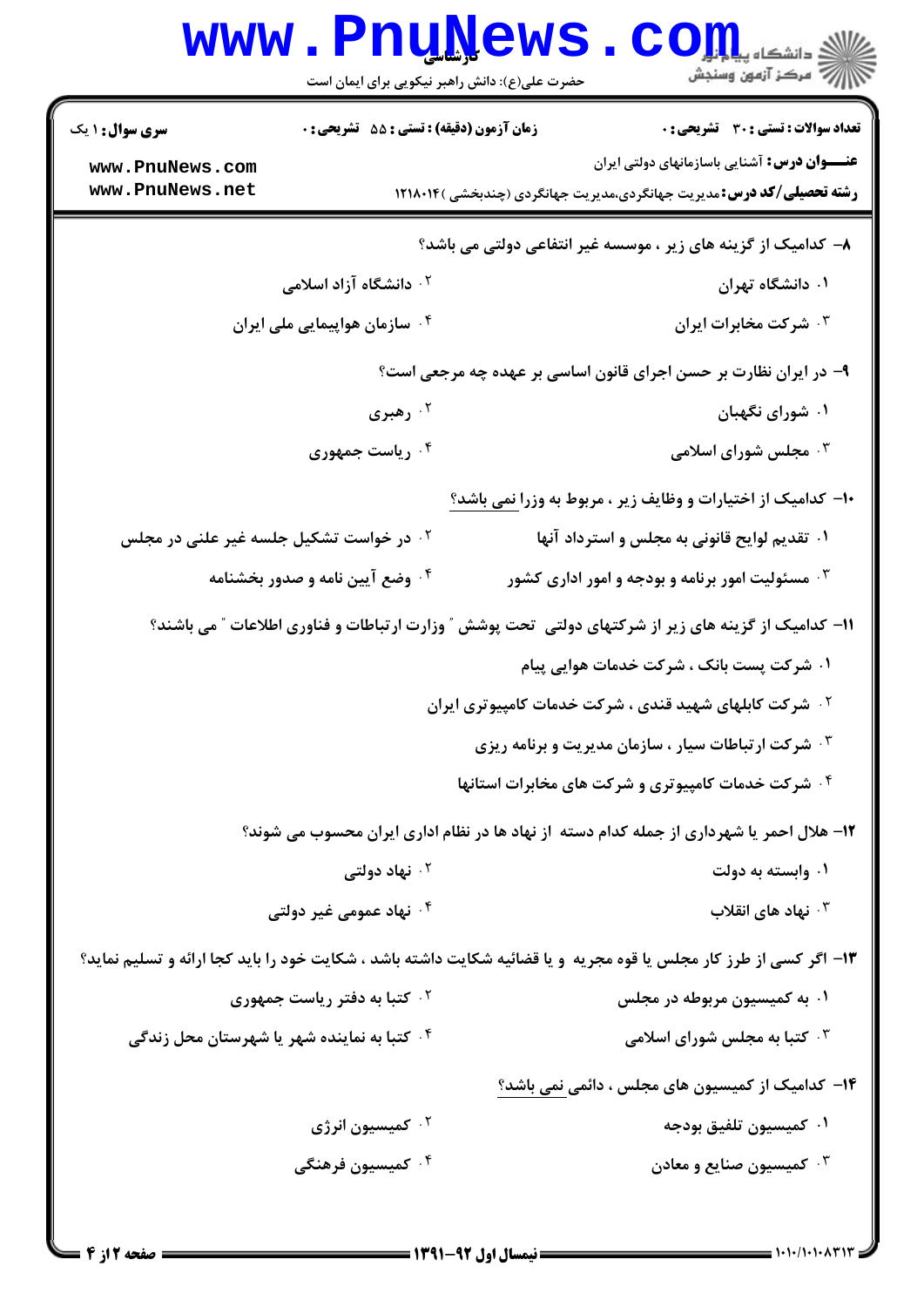|                                                                                                                                       | www.PnuNews<br>حضرت علی(ع): دانش راهبر نیکویی برای ایمان است                                        |                                                                                 | الاد دانشگاه پیاه <mark>برای</mark><br>اگر دانشگاه پیاه وسنجش                                                                        |  |
|---------------------------------------------------------------------------------------------------------------------------------------|-----------------------------------------------------------------------------------------------------|---------------------------------------------------------------------------------|--------------------------------------------------------------------------------------------------------------------------------------|--|
| <b>سری سوال : ۱ یک</b>                                                                                                                | زمان آزمون (دقیقه) : تستی : 55 آتشریحی : 0                                                          |                                                                                 | <b>تعداد سوالات : تستی : 30 ٪ تشریحی : 0</b>                                                                                         |  |
| www.PnuNews.com<br>www.PnuNews.net                                                                                                    |                                                                                                     |                                                                                 | <b>عنــــوان درس:</b> آشنایی باسازمانهای دولتی ایران<br><b>رشته تحصیلی/کد درس:</b> مدیریت جهانگردی،مدیریت جهانگردی (چندبخشی )۱۲۱۸۰۱۴ |  |
| ۱۵– کدام یک از شورا های زیر می توانند در حدود وظایف خود طرح هایی تهیه و مستقیما یا از طریق دولت به مجلس شورای<br>اسلامی پیشنهاد کنند؟ |                                                                                                     |                                                                                 |                                                                                                                                      |  |
|                                                                                                                                       | <sup>۲.</sup> شورای عالی استانها                                                                    |                                                                                 | ۰۱ شورای اسلامی محلی                                                                                                                 |  |
|                                                                                                                                       | ۰۴ شورای صنفی                                                                                       |                                                                                 | شورای اسلامی روستا $\cdot$ ۳                                                                                                         |  |
|                                                                                                                                       |                                                                                                     | ۱۶- کدامیک از موارد زیر از موانع سیاستگذاری در گردشگری محسوب می شود؟            |                                                                                                                                      |  |
|                                                                                                                                       | <b>10 خلا علمی و تخصصی</b>                                                                          |                                                                                 | ۰۱ تغییر و جابجایی متناوب ساختارها                                                                                                   |  |
|                                                                                                                                       | ۰۴ عدم وجود دیدگاه نظام مند                                                                         |                                                                                 | ۰ <sup>۳ ت</sup> نوع مراکز تصمیم گیری                                                                                                |  |
|                                                                                                                                       | ۱۷- عدم پیش بینی و یا تمایل به نبود فرایند پاسخگویی ، به کدام مانع گردشگری دلالت دارد؟              |                                                                                 |                                                                                                                                      |  |
| ۰۴ اجرایی                                                                                                                             | ا قانونى $\cdot$                                                                                    | ۰ <sup>۲</sup> سیاستگذاری                                                       | ۰۱ ساختاری                                                                                                                           |  |
|                                                                                                                                       | ۱۸- در کشور های توسعه یافته ای چون ژاپن و سوئد ، مشارکت دولت در بخش گردشگری چگونه است؟              |                                                                                 |                                                                                                                                      |  |
|                                                                                                                                       | <b>۰۲ رهبری امور در دست دولت است</b>                                                                |                                                                                 | ۰۱ تشریک مساعی بین دولت و بخش خصوصی                                                                                                  |  |
|                                                                                                                                       | ۰۴ مشارکت محدود                                                                                     |                                                                                 | <b>۰۳ عدم هماهنگی دولت و بخش خصوصی</b>                                                                                               |  |
|                                                                                                                                       | ۱۹- در ساختار گردشگری ایران ، سازمان هواپیمائی جمهوری اسلامی ایران ، زیر نظر کدام بخش اداره می شود؟ |                                                                                 |                                                                                                                                      |  |
| <b>۴ . بخش خصوصی</b>                                                                                                                  | نيمه دولتي $\cdot^{\mathsf{v}}$                                                                     | ۰ <sup>۲</sup> نهادی                                                            | ۰۱ دولتی                                                                                                                             |  |
|                                                                                                                                       |                                                                                                     | ۲۰– اولین خدمات مسافرتی هواپیمایی ایران ( ایران ایر ویز ) در کدام مسیر آغاز شد؟ |                                                                                                                                      |  |
|                                                                                                                                       | <sup>۲</sup> ۰ تهران به اصفهان                                                                      |                                                                                 | ۰۱ تهران به مشهد مقدس                                                                                                                |  |
|                                                                                                                                       | ۰ <sup>۴</sup> تهران به شیراز                                                                       |                                                                                 | تهران به تبريز $\cdot$                                                                                                               |  |
|                                                                                                                                       |                                                                                                     | <b>۲۱</b> - شرکت فرودگاه های کشور در حال حاضر طبق چه قوانینی اداره می شود؟      |                                                                                                                                      |  |
|                                                                                                                                       | <sup>۲ .</sup> طبق قوانین و مقررات شرکت های دولتی                                                   |                                                                                 | ۰۱ طبق قوانین و مقررات شرکت های سهامی خاص                                                                                            |  |
|                                                                                                                                       | ۰۴ طبق قوانین و مقررات شرکت های بین المللی                                                          |                                                                                 | <b>4 قلبق قوانین و مقررات شرکت های خصوصی</b> *                                                                                       |  |
|                                                                                                                                       |                                                                                                     | ۲۲- سازمان حفاظت از محیط زیست چه نقشی در رابطه با صنعت گردشگری دارد؟            |                                                                                                                                      |  |
|                                                                                                                                       | <sup>۲</sup> ۰ توسعه فرهنگ گردشگری                                                                  |                                                                                 | ٠١. حفظ بهداشت محيط                                                                                                                  |  |
|                                                                                                                                       | ۰۴ مشاوره توسعه پایدار                                                                              |                                                                                 | ۰ <sup>۳</sup> امنیت گردشگران                                                                                                        |  |
|                                                                                                                                       |                                                                                                     |                                                                                 |                                                                                                                                      |  |

 $= 1.1 \cdot 11.1 \cdot \Delta \text{Y}$